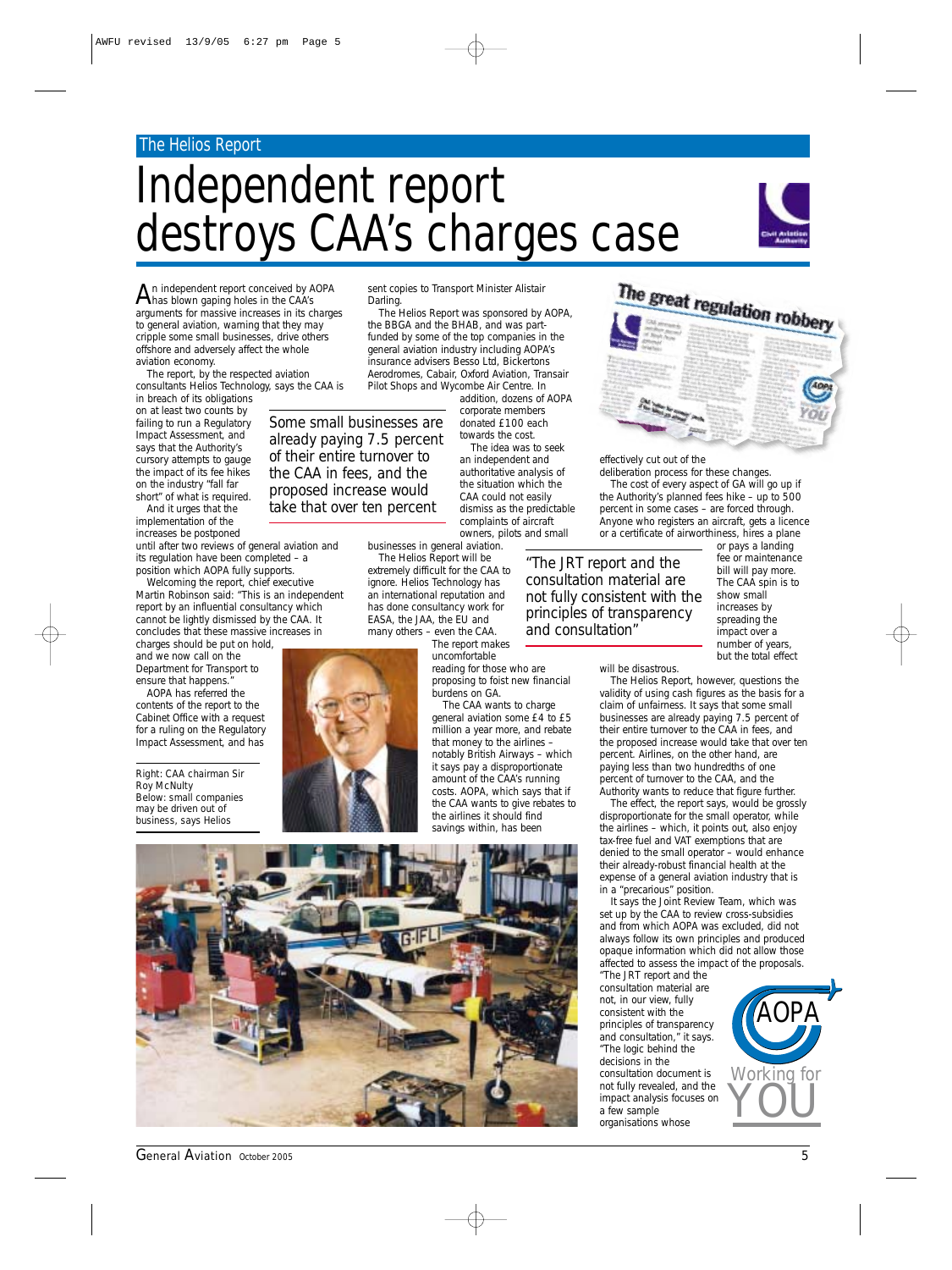characteristics are not specified; furthermore there is no demonstration that they are representative, or even intended to be.

The identification and analysis of winners and losers fell far short of what was required and was in breach of Cabinet Office guidelines for a Regulatory Impact Assessment (RIA), it added. The CAA was obliged to conduct an RIA on two counts – first because it was changing its policy by seeking to eliminate crosssubsidies, and secondly because its increases do not conform to a predetermined formula.

Given the "precarious" state of GA and two pending reviews of the industry, Helios says it is "premature to propose major changes in charging that fell disproportionately on operators of small aircraft. The charges should be reviewed in the light of the policy that emerged from the reviews, and of a more

complete and transparent assessment of the impact.



The report dismisses the CAA's contention that its fee increases would have no impact on the industry, saying they would probably drive some companies out of business and cause others to set up abroad, leaving a smaller industry to

fund the CAA through ever more fee increases. It also questions the basis for the CAA's calculations, which depend on the accurate keeping of timesheets by staff. Helios says the

importance of accuracy has never been sufficiently stressed to staff, while users of CAA advisory services do not know that every minute they spend talking to the CAA is charged to their sector of the industry. It also says there should be some systematic verification of these records.

It also questions why the CAA must make a six percent profit, which is not consistent with Treasury requirements that a "return on capital" of 3.5 percent be claimed. "This seems a strange inconsistency in policy," it says. "We are not aware of any economic logic for requiring the CAA to make a higher return on its assets than the vast majority of the public sector.

The value of GA to the economy has not been calculated, the report says, but it points out that unlike the airlines, GA pays duty on its fuel and a full measure of VAT. It adds: "Any decline in GA will be associated with fewer PPL-qualified pilots and fewer places for them to fly. Economies of scale in training may be lost, and this may force up the cost of training in the UK further. UK airlines could be forced to recruit an increasing proportion of their pilots with overseas licences, and training itself could be driven overseas."

Helios complains that the time they were allowed to complete their report was very short. Unusually, the CAA failed to respond to AOPA's requests to extend the consultation deadline, thus ensuring that the report had to contain assumptions which in some cases are based on anecdotal information.

The full report is available on the AOPA website www.aopa.co.uk.

#### The unanswered questions

 $A$  OPA's own submission to the CAA under<br>the consultation procedure on charges asks a number of questions arising out of the Helios Report.

- Why is the CAA required to make a six percent profit when others in the public sector are required to make only 3.5 percent?
- Why is the CAA determined to eliminate alleged cross-subsidies to general aviation while ignoring them in other areas?
- Why has the CAA refused to implement a Regulatory Impact Assessment, in line with Cabinet Office guidelines?

In a covering letter Martin Robinson says: "AOPA has asked on several occasions for an impact assessment, although the Authority has deflected this request on the grounds than a RIA would only be needed to support changes which require amendment to the Civil Aviation Act and/or the ANO. Whilst this may be the view of the Authority I am not sure that the Cabinet Office would agree.

"As stated by Helios, the decision to eliminate cross-subsidies is in fact a change of policy. Cabinet Office guidelines say that RIA's are not required for increases that follow pre-determined formulas like the rate of inflation. The implication is therefore that an RIA should be produced.

**Chief executive's diary: Chief executive's diary:** *EASA goes for broke*

Everything slows down in August because people go on holiday, but we certainly started the new season with a bang on September 1st when I attended an EASA meeting in Cologne to be confronted with the news that there's a black hole in the agency's finances, and the European Commission has no intention of filling it.

EASA is many millions adrift, and according to its constitution it cannot raise loans or carry an overdraft. With the Commission refusing to bail it out, that means only one thing – you and I have to pay more. Not only will EASA have to revisit its scale of fees and charges, it will have to rewrite the regulations that cover fees and charges to allow it to raise more money

This is appalling news for all of aviation. Quite apart from the money, it illustrates the stresses between the member states

and EASA. The agency's calculations were made on the basis of information provided by the

member states and their aviation authorities, and increasingly it looks like that information was not enough to paint a full picture.

Aviation is the meat in an increasingly messy bureaucratic sandwich as aviation authorities fight their pan-European turf wars. News of EASA's financial shortfall comes as the French and German aviation authorities announce that not a single job will be lost by them because of EASA – another illustration of how empires are perhaps more important than the industry they supposedly serve.

At the EASA meeting it was decided to create a working group to look at changing the regulations on fees and charges, and the seriousness of the situation is illustrated by the fact that EASA head Patrick Goudou will be on the group.

On September 5th the consultation period on the CAA's review of charges ended, and we managed to get the Helios Report lodged in time, together with our own submissions and those of our Parliamentary group – see page 5. We hope the CAA will respond to the independent findings of a highly-respected group of consultants and

go back to the drawing board. On September 6th I was at a

Transport meeting to discuss the Single European Sky and SESAME, the air traffic management system that goes with it. A lot of people are still

*EASA head Patrick Goudou*

discussions we can have, but I pointed out that the European Commission's requirement is that we have deliverables in place within two years. I have the advantage of being on the EC's Industry Consultation Body through IAOPA, and while they're keen not to stop people talking, they don't want this to

take forever. So the document we produce in this country is going to have to make specific recommendations for concrete action, and once we've done that it will be very difficult to change things later. So time is short, and we need to get things moving.

Also on the 6th I had a meeting at the DfT with those involved in the current consultation on foreign-registered aircraft. Their argument is uncomplicated – what happens if an N-registered aircraft crashes into a school and is found to have bogus

parts, and the government has to explain that there was no safety oversight of that aircraft, either by the CAA or the FAA. So it's really not a matter of whether they're safe, it's a matter of whether everyone's back is adequately covered.

We've had quite a few calls on this from members of AOPA US, but of course people who are not members of AOPA UK can only benefit indirectly from the work we're doing, and make no contribution to it. This





Department for talking about the working

groups we can set up, the workshops we can run and the

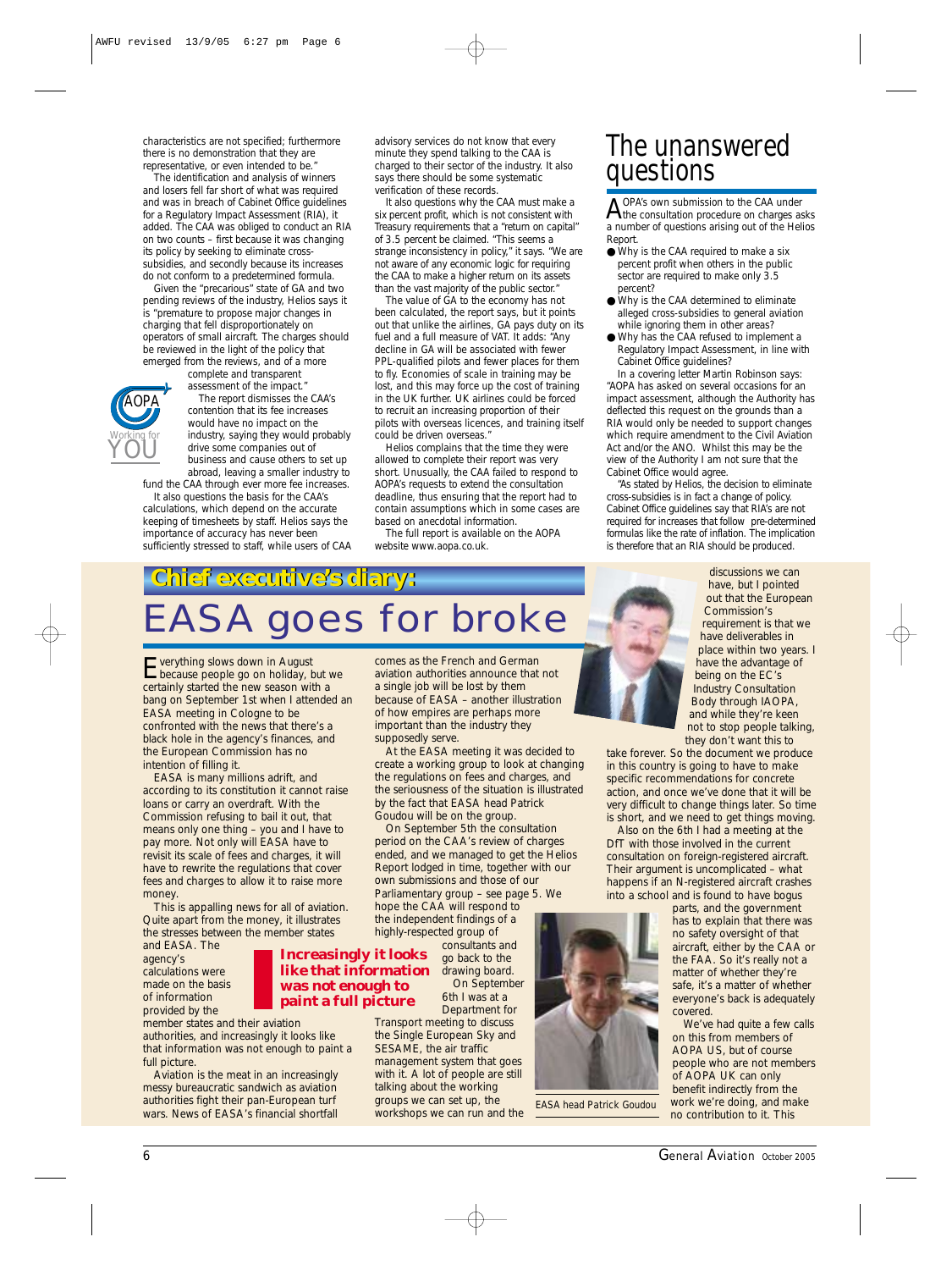"This would also include a Competition and Small Business test, and as these have not been done, it cannot be right to transfer £5 million of CAA charges onto another sector of civil aviation without having some idea of the impact: nor will the CAA live up to the requirements of ensuring that GA has a sustainable future.

"It is known that airlines have been declaring huge profits while GA is just about surviving. If there is a cross-subsidy, then it is not hurting the airline industry, whereas a 37% rise in CAA charges over the next three years is likely to force many small businesses into bankruptcy and this will mean a loss of jobs and skills.

"Some businesses which have already begun the process of moving away from the UK are likely to accelerate their plans. Individual aircraft owners may be forced to put their aircraft onto other European registers. In not taking this into consideration the JRT results must be questionable."

The changes will have serious safety consequences, it adds. "The large airlines say that they do not need GA to provide pilots. However, as they do not provide ab-initio training where do they think they come from? The failure of UK airlines to support the UK flight training system will, in our opinion, in the years ahead have serious safety consequences. The smaller regional airlines depend on GA to supply pilots, and in turn the major airlines depend on regional airline pilots

issue perhaps highlights the reasons why we say there's value in membership of AOPA here. The analogy we've used in the past is of the driver who joins the AA in Arkansas – he might like the magazine, but when he breaks down on a rainy night in Slough he finds he's on his own. Join AOPA UK now.

On September 9th we had the first meeting of the CAA's Regulatory Review group. We spent the whole morning going through the agenda and discussing terms of reference, starting with some suggestions set out by David Chapman from the CAA. To my mind they were a little narrow and restrictive, but the CAA is approaching the matter with an open mind and our suggestions seem to be welcome.

One small victory was the definition of general aviation that was adopted – "all aviation other than commercial air transport and the military". This is infinitely superior to the EASA definition, which waffles on for line after line about recreation and sport until the point is lost

in the verbiage. I would have liked to see the small AOC operators included, but the CAA is adamant that they should not be. I can't for the life of me see how a Seneca doing AOC work in its time off from training isn't general aviation, or a 182 doing sightseeing trips doesn't qualify, but the CAA is not keen to include them in the definition, although it hasn't been ruled out.

It was important to get the definition down on paper before the start of the CAA's Strategic Review of General Aviation, which will have held its first

#### Parliament takes a stand

A OPA's advisers at Westminster have written to the CAA calling the new charges "unfair and<br>unreasonable" and seeking a postponement while a Regulatory Impact Assessment is conducted.

The letter was written by Gerald Howarth MP and signed by Lembit Opik MP, Viscount Goschen, Lord Rotherwick and Lord Trefgarne. All five are current PPLs.

The letter says there is evidence that the basis for the CAA's calculations – the 'metric' timesheets staff must fill in – produce a 'less than authoritative' result.

It adds that it is grossly unfair to single out one factor – the cost of regulation – from the overall costs of aviation when no account is taken of the fact that airlines pay no fuel duty or VAT on tickets, and receive some £2.5 million in direct government subsidies.

The Joint Review Team which laid the groundwork for the changes failed to reflect the broad spectrum of GA, which was represented by one person who acknowledged that he was in no position to speak for the full range of GA interests. The letter says: "It is therefore hardly surprising that the airline-dominated JRT concluded as it did to shift costs from the airlines to GA."

It calls the CAA's assumption that the extra financial burden will have no effect "extraordinary", and says the charges could render flying unaffordable except for the wealthy, contrary to the government's policy on social exclusion.

And it concludes: "If implemented, the charges arising from this review threaten seriously to damage the UK's general aviation community and provide a tiny windfall for BA and other major operators."

making 'career moves'. The JRT process again, in our view, did little to consider the safety implications behind the proposals.

The letter concludes: "AOPA does not support the proposal to amend or alter the current scheme of charges beyond the current rate of inflation. The CAA must produce a RIA, including a Small Business impact test and

meeting by the time you read this. At least we won't have to go over the same ground again. That's scheduled for September 21st, and it comes in the middle of a very busy time. I was due to go to an EC meeting in Brussels on the 15th but I'll have to give it a miss in order to be at the CAA on the 16th for an airspace meeting. We have our own AOPA AGM on the 19th, and on the 22nd we have an EASA update at the DfT – at which the subject of the EASA budget will surely come up. We've got the IAOPA (Europe) regional meeting in Barcelona over the weekend of the 30th, the second meeting of the Regulatory Review team on October 5th, NATMAC on the 6th, and the EC's Industry

**It's really not a matter of whether they're safe, it's a matter of whether everyone's back is adequately covered.**

Sometimes I look at this diary and my heart quails at the endless stream of meetings, but you can't turn your back for a minute because somebody, somewhere is having a bright idea right now, and it's going to

Consultation Body in Brussels on the 7th.

affect you and me, probably for the worse.

On a brighter note, I have a meeting of the AOPA Members Working Group at White Waltham on Saturday 8th – my son's birthday. The group is giving AOPA time and effort to move specific things along, and I'm very grateful for their involvement. I've also been invited to address some PFA struts on aviation matters, and I'm looking forward to that.

Martin Robinson

assessment of competition. No major changes to the scheme of charges should occur until the strategic review of GA has been finalised, and a full RIA has been completed."

#### N-regs safe for now

The N-registration systems at it applies in<br>the UK today is safe for at least five years, AOPA has established.

The Department for Transport wants to force owners of all foreign-registered aircraft based permanently in the UK to transfer to the Gregister, a move which AOPA opposes.

In early discussions with the DfT, which has produced a consultation document outlining its proposals, AOPA has been assured that nothing is likely to happen until at least 2010.

Martin Robinson says: "This is positive news because firstly it means owners need not worry about an immediate impact, and secondly, it gives us time to counter these proposals."

AOPA believes the DfT has no real understanding of the reasons why the number



of N-registered aircraft in the UK now exceeds 1,000, nor why it is vital not to devastate that sector of general aviation.

Says Martin: "Seven years ago AOPA warned that JAR-FCL would lead to a flight to the N-register, but the DfT chose to accept the Regulatory Impact Assessment produced by the CAA, which said JAR-FCL would have a 'nugatory effect'.

"JAR-FCL was bad law, badly implemented, but it's no use simply passing more bad law to try to save face. If there is to be any change, then we must first address the reasons why this situation has arisen. We should not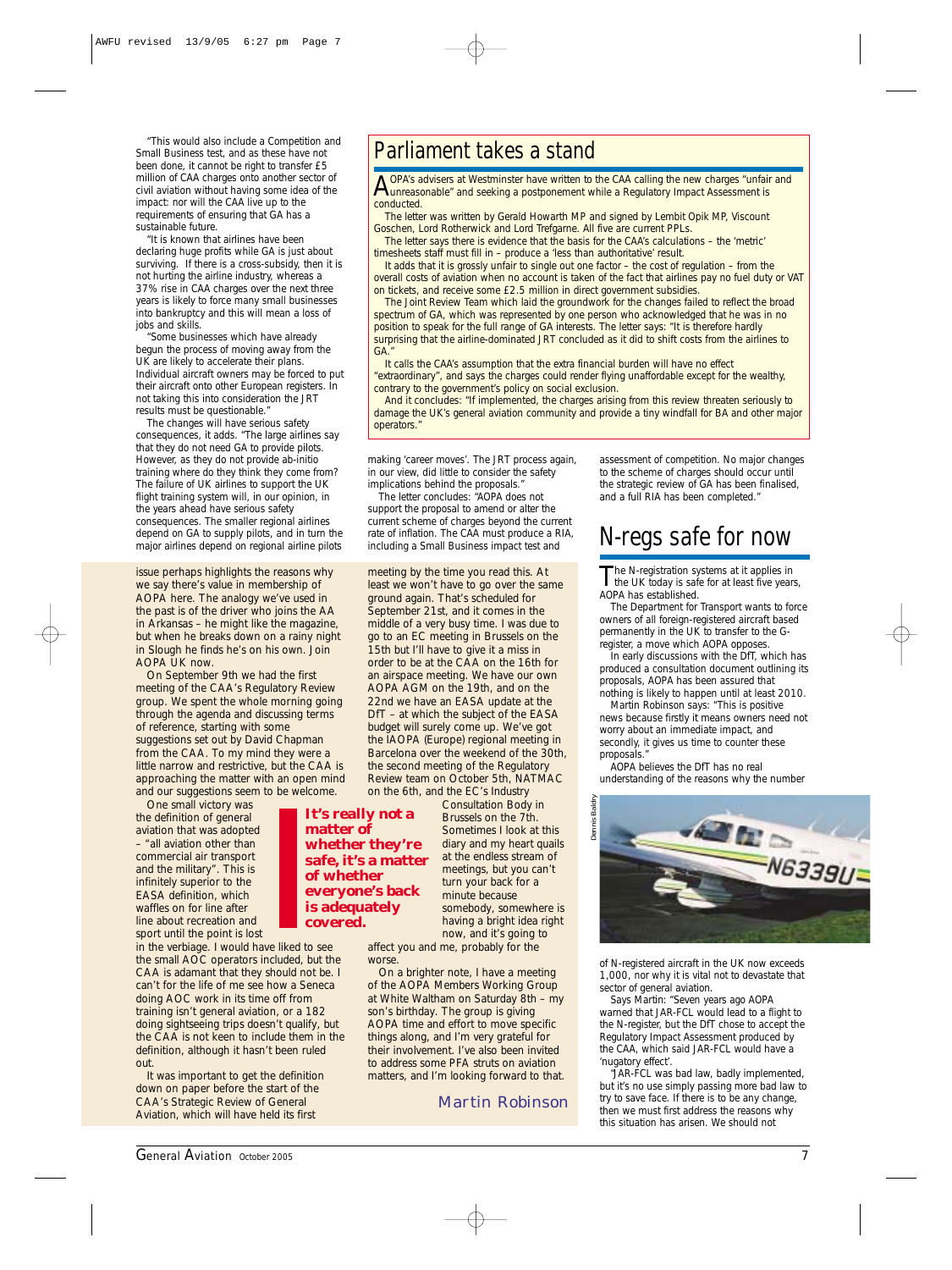

penalise those owners and pilots who have invested heavily in Nregistered aircraft and FAA ratings because they were effectively forced to do so by flawed legislation. The DfT seems only recently to

have woken up to the scale of the foreign registry of UK general

aviation aircraft. Says Martin: "I have had preliminary discussions with DfT officials and I believe there are a number of positive aspects to this.

"Their argument is simple – what happens if an N-registered aircraft based in the UK crashes into the Cabinet Office tomorrow? How do we explain to the government and to the people that there was effectively no safety oversight of that aircraft, either by the CAA or the FAA?

"Their minds have been concentrated by their recent discovery in the UK of some Nregistered aircraft with suspect parts and dubious paperwork. There may in fact be a few rogue aircraft out there which conform to no international standard, but the vast majority are perfectly safe and pose no danger.

"AOPA has stressed to the DfT that the



safety issue – if it exists at all – can easily be dealt with. There is absolutely no evidence that N-registered aircraft are any less safe. With more than 1,000 of them out there, any anomaly in the accident statistics would show up immediately. They are not falling from the sky. If anything, they're safer – which might lead us to conclude that a heavier burden of regulation such as we suffer in the UK actually makes us less safe.

"AOPA's position is that there should be no change at least until there is an equivalent system in Europe to that of the FAA, so that owners of N-registered aircraft can switch to European registry without losing privileges and without penalty.

"The DfT recognises that this is the stated aim of EASA, where Patrick Goudou has told AOPA that he intends to create a system in Europe where there is no advantage to being on the N-register. When that happens they can invite owners to change, but not before."

AOPA has offered to set up a system for disseminating safety information to owners of N-registered aircraft, thus removing the DfT's prime objection to the status quo and allowing the current system to continue indefinitely. The response from the DfT has been noncommittal.

Through IAOPA, we have begun to make progress with our long-standing campaign for fundamental changes to the JAR Instrument

#### MoD invents new fee

A OPA is seeking an explanation from the Ministry of Defence following the introduction of an administration fee' for waiver certificates to land at MoD airfields.

In order to avoid paying an insurance surcharge – called the Casual User Insurance Fee – it is possible to apply for an exemption certificate which confirms that, in the MoD's language, "your combined single limit insurance cover is increased to £7,500,000 for any one accident in respect of Crown Indemnity" as stated on your aircraft's certificate of insurance.

Un to this summer, the exemption certificate has been issued free of charge by Headquarters Strike Command, but the MoD has now introduced an 'indemnity administration charge' which is based on the maximum take off mass of the aircraft. One AOPA member who occasionally uses MoD airfields and applied as usual for a waiver certificate has been quoted £82.25 for a Cessna 182.

Martin Robinson says: "That's a lot of money for issuing a certificate, even before you start asking what on earth the MTOM has on the cost of issuing a piece of paper. We're not happy with this, and we're seeking an explanation from the MoD.

"At the very least, if they consider that an indemnity administration charge has to be made, it should reflect the real cost of putting a piece of paper in the post. £82 for a light single is off the wall.

Rating to make it more accessible to private pilots. At the moment, fewer than one percent of UK PPLs have an Instrument Rating, compared to 50 percent in the USA, and the FAA IR is the greatest single reason for opting for an N-registered aircraft in the UK.

Says Martin: "The DfT's consultation paper simply glosses over the problems with the IR by saying holders of FAA IRs would have to get European equivalents. That is simply not feasible, although it may well become feasible in the longer term – EASA's head of rulemaking Claude Probst has said he is aiming for a European Instrument Rating that could simply be exchanged for an FAA one. That would be a great step forward.

"The DfT consultation paper does not properly address what happens to owners of aircraft which cannot be transferred onto the G-register – the Cirrus, the Columbia, and many more. Officials have said to me that they expect EASA will certify such aircraft, which would legitimise them in this country, but apart from simply proving to my satisfaction that bureaucratic tidiness and not safety is the driving factor here, that's an oversimplification. We need binding assurances before we can go down that road.

"The abiding impression I have formed in my talks with the DfT is that while they feel under pressure to act, they did not realise just how big this thing has become. We have made our position plain – it would be folly to turn the industry on its head even while we are waiting for EASA Ops and Licensing, which will surely address these matters.

"In the first instance we are pressing for a Regulatory Impact Assessment, and there is some sympathy at the DfT for that. Ultimately, we would like the DfT to wait for convergence with EASA, which may resolve this issue painlessly.

"Whatever happens, the DfT does not expect to see a change for at least five years, so we have time to make our case."

#### AOPA wins Bristol fee waiver

Bristol Airport has reacted positively to an AOPA claim for a rebate on behalf of a member who made a precautionary diversion there and was charged full landing and handling fees, despite the fact that Bristol subscribes to the 'Strasser Scheme' under which such charges are waived.

Member Adrian Krzeptowski diverted to Bristol because of bad weather while on a VFR flight from Shoreham to Cardiff in a Piper Archer. Although he had obtained the TAF and Metar for Cardiff, conditions deteriorated to an unexpected degree while he was in flight, and after listening to the ATIS before crossing the Severn Estuary he elected to land at Bristol to refuel. The ATIS gave visibility at Cardiff as 3km, with a strong and gusting wind.

After landing at Bristol he took on 127 litres of avgas, then returned to Shoreham without having walked off Bristol Airport. The bill was £240.18, of which £153.58 was fuel and credit card charges.

Later Mr Krzeptowski contacted AOPA, and our Channel Islands regional chairman Charles Strasser, who conceived and oversees the scheme, wrote to Bristol Airport pointing out that they had signed up to the scheme, which is designed to ensure that when pilots in trouble are making decisions on diversions, the cost of landing does not enter the equation. Mr Strasser pointed out that the handling agents, Bristol Flying Centre, had also confirmed they would not charge in such circumstances, and asked for a rebate of £88.61 which Mr Krzeptowski had been charges for services not related to fuel.

He received a reply from Phil Button, Bristol Airport's ATS manager, saying there appeared to have been a misunderstanding, and that Bristol Flying Centre would review the invoice and reimburse accordingly. He added: "Please pass on my apologies and let me know if there are any further problems."

Charles Strasser says: "Our thanks go to Bristol Airport for their prompt and positive action on this issue. They clearly understand the intent of this scheme and are willing to help make it work."

\*Eddsfield in Yorkshire has signed up to the Strasser Scheme, bringing to 192 the number of aerodromes that have agreed to waive charges for emergency or precautionary diversions.

*That Newcastle diversion – see letters page.*

#### Join the instructors

**Readers of** *General Aviation* will be aware of<br>the Wings Awards Scheme currently in operation by AOPA. One of the requirements is to demonstrate attendance at a specified number of approved seminars. These are currently listed on the AOPA web site (www.aopa.co.uk) and are aimed at improving airmanship and safety. For the Platinum Wings Award, attendance at three approved seminars is required, two for Gold Wings and one for the Silver. AOPA has recently decided to add to the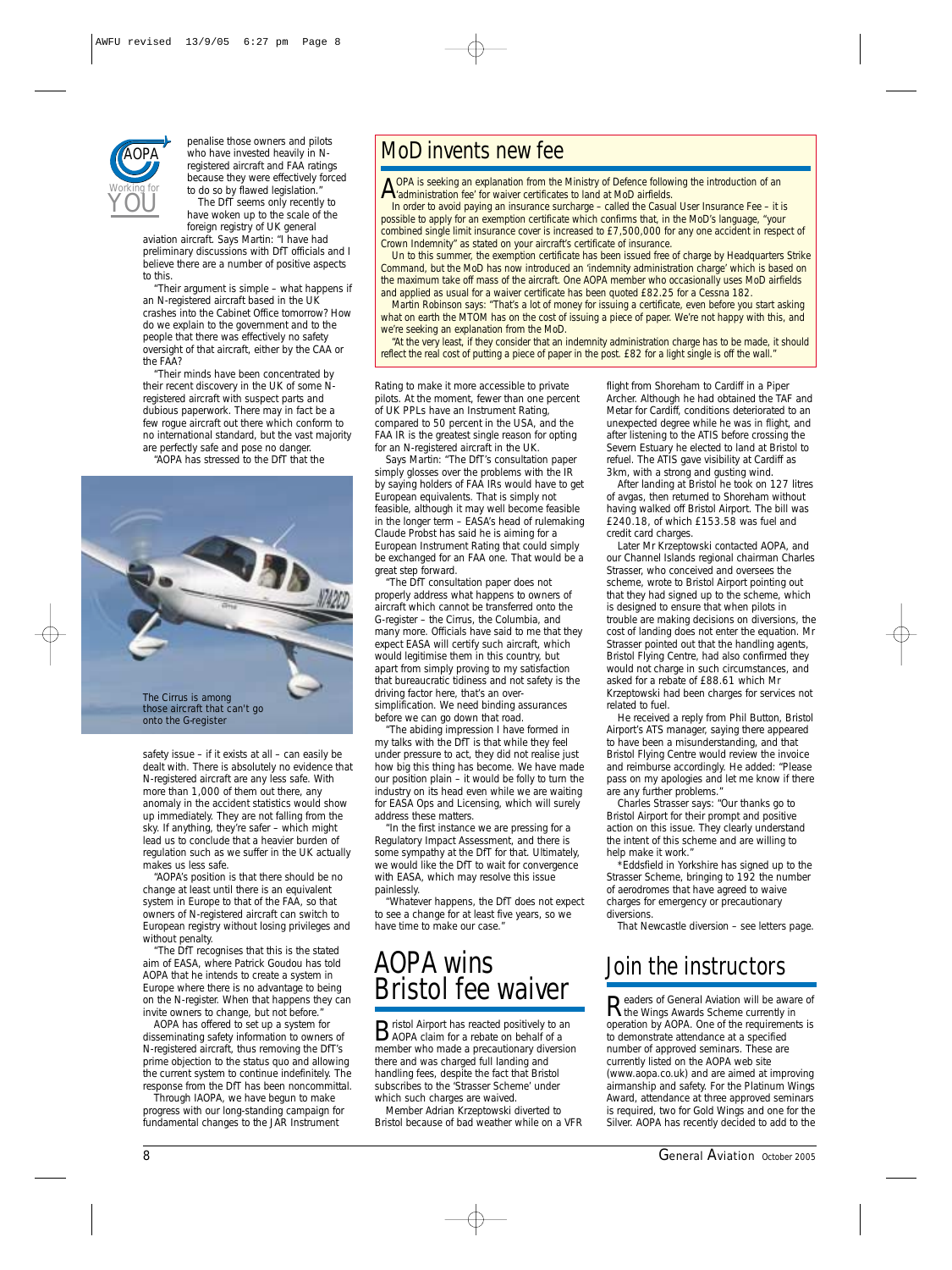approved list attendance on one day of its twoday Flight Instructor Refresher Seminars. These are normally held in Bristol in March or April, and London in July and December.

Topics covered over the two days include stalling and spinning, take-offs and landings, practice forced landings, navigation, airmanship, flight safety and weather factors, human performance and limitations, instrument flying and multi-engine flight. Each topic, being aimed at flight instructors, is dealt with in considerably more depth than is found in the average PPL training textbook. The lecturers are mostly Flying Instructor Examiners and there is plenty of time for personal interaction and questions.

If you are interested in attending, please get in touch with John Pett, the Seminar administrator, on 07754780335 or by e-mail at pettjohn@hotmail.com. He will be delighted to give you further details and costs. – *George Done*

#### Aerodromes and AOPA

A OPA continues to handle planning and<br>Apperational matters relative to licensed and unlicensed aerodromes throughout the UK. Since records were started in 1988, the Association has been involved in almost 500 separate issues, so we have amassed a considerable weight of experience in this work.

AOPA aims to ensure that there is a realistic geographical spread of aerodromes available for GA, on the basis that ownership and/or use of an aeroplane calls for facilities to be available within reasonable reach of all centres of population, industry or commerce. Unfortunately some regional airports are becoming less accessible than in the past, through excessive charges, timing constraints or even, in a few cases, outright refusal. On top of this, many aerodromes that exist purely for GA are facing numerous problems, mainly in terms of development threats such as buildings on the site boundaries or wind turbines under the circuit area.

Whatever the problem, AOPA is ready to help. In the overall interests of GA, *first-aid assistance* is available to anyone (e.g. a farmer who may wonder whether to convert part of his land to an airstrip), but economic reality dictates that all aviation people who seek advice should be members of the Association.

Help, though, should be on a mutual basis. In their own interests, those requiring guidance should approach AOPA as soon as possible. Often a person adds to his/her own difficulties by delaying contacting us until the problem is insurmountable – even, in one case recently, *after* planning permission had been granted for the offending obstruction. Also, it would be helpful to be kept informed of progress and/or results.

To avoid delays, please send brief details directly to me, either through the post at the AOPA offices or by e-mail to david@aopa.co.uk. – *David Ogilvy*

#### Bird warning

The CAA is receiving regular complaints<br>about low flying around established bird sanctuaries and has asked AOPA to remind pilots of the dangers of encounters with birds. According to Ian Weston, head of regulation enforcement at the CAA, his office continues to

receive a steady stream of complaints about low flying from the authorities at various wildlife sanctuaries, sites of special scientific interest and special protection areas around the UK – mostly on the coast.

He says: "While we are all aware of the risk of bird strikes in the local area of aerodromes, I feel that now is an opportune moment to remind pilots of the hazards that are present during low level operations away from airfields."

Areas of particular concern include The Wash, the North Norfolk Coast European Marine Site, the Kent and Sussex coast and coastal areas in the south west of England – although this is not a comprehensive list and problems could arise wherever there are large numbers of nesting birds. The most important areas are marked on the charts.

Encounters with birds are a significant hazard, and faith in the propeller's ability to resolve the problem before it takes your head off is not always justified. Recently a Cessna was brought down in New Zealand after suffering engine failure following an encounter with a flock of birds, and the pilot was killed. A 12 lb goose with a closing speed of 130kt makes short work of a quarter of an inch of perspex. Jets and helicopters are most vulnerable – one of the Red Arrows had to peel off a display at Southend last year following a bird strike, and a Lynx crew were lucky to



escape when a Canada goose came through the window and passed between their heads.

Ian Weston says: "Regardless of the flight safety considerations, it is the contention of at least some of management groups running the sites that pilots low flying over the areas could be in breach of the Wildlife and Countryside Act as substituted by Schedule 9 to the Countryside and Rights of Way Act 2000."

#### Instructors cover

AOPA's insurance advisers Besso Ltd are<br>
offering a new insurance scheme which provides legal liability insurance for flying **instructors** 

A previous insurance scheme which covered



instructors fell into disuse when the underwriter withdrew, and Besso has invested considerable time and effort in creating a scheme instructors could afford, and finding an underwriter to take it on.

The scheme covers legal liability arising out of the fault or negligence of the instructor in connection with the giving of advice, instruction, training or supervision to a student. The indemnity limit is £1 million.

There is an option of two policies. The first covers eventualities when the instructor is on the ground and the student is in the air. The second also includes the instructor while he or she is in the aircraft.

Option one costs £135 a year plus 5% IPT, while the premium for option two is £180 plus IPT. For full details please contact paul.murphy@besso.co.uk.

#### Is Safetycom working?

The CAA is trying to get some feedback on<br>how Safetycom – the radio frequency to be used at aerodromes with no assigned frequency – is working out in practice and would like to hear from you, if you have experience of it.

Safetycom – 135.475 – was introduced last year, and the Authority thinks that after 12 months it should be possible to get a handle on how well it's working, and what safety improvements pilots might suggest.

The frequency was designed as a safety aid which would hopefully prevent collisions between aircraft at non-radio landing grounds by allowing pilots to broadcast their intentions on a shared frequency. It has many features in common with the US Unicom system. Safetycom entered service in November 2004, at which time the CAA said it would review its use after 12 months.

John Hills, head of the general aviation department at the CAA, says: "We have been monitoring Safetycom from the outset and it appears to be working well, but what we really